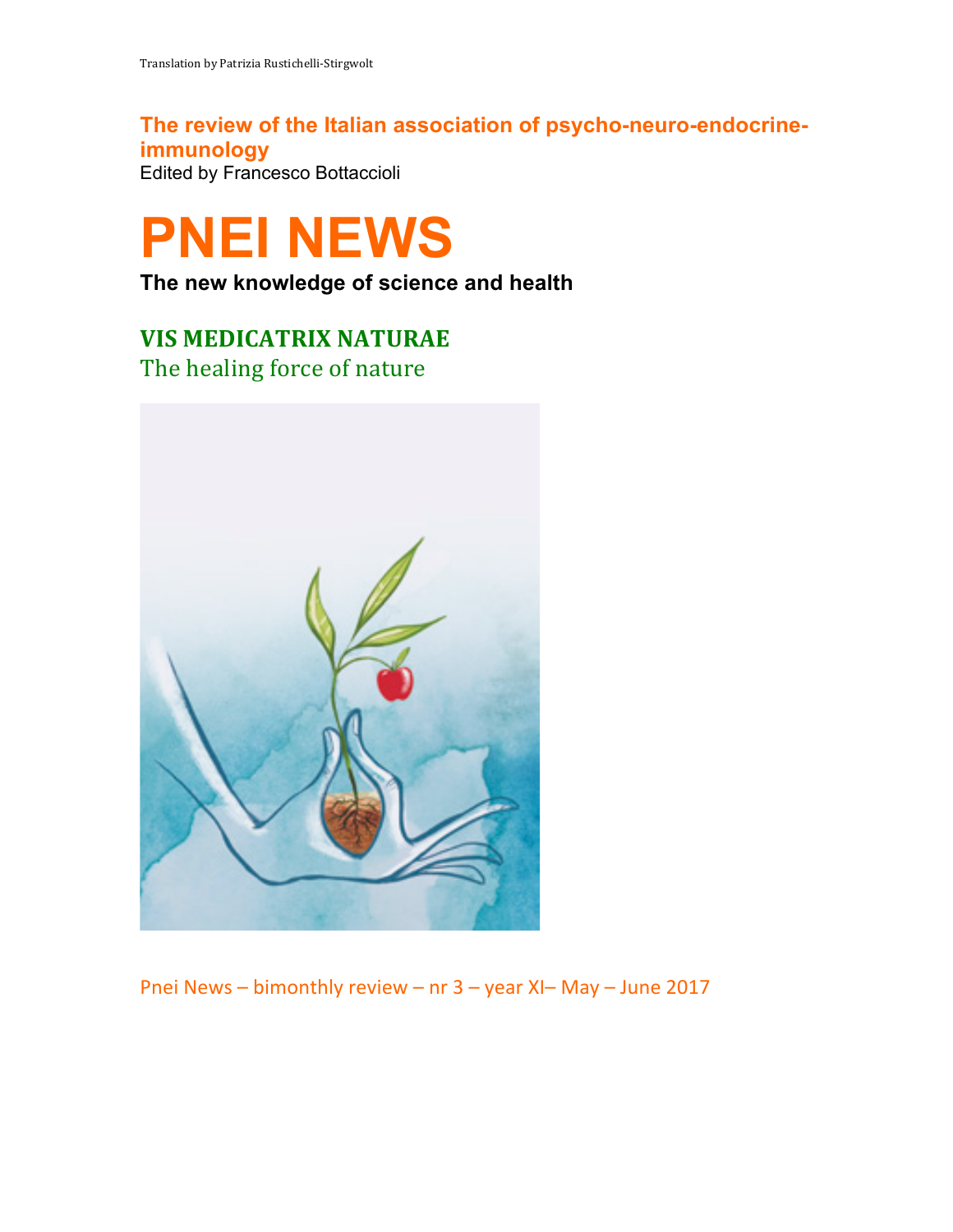### **PNEI NEWS NR 3 - May-June 2017**

#### **EDITORIAL**

Page 3. The healing force of Nature. *Francesco Bottaccioli*

#### **INTERVIEW: DIET AND INFLAMMATION**

#### Page 4. Assessing the inflammatory index of food.

The Dietary Inflammatory Index (DII) is the first attempt to quantify the impact of a diet on inflammation.

A dialogue with James Hebert and Nitin Shivappa, the two researchers who are testing their method around the world.

*Paola Emilia Cicerone*

#### **VIS MEDICATRIX NATURAE**

#### **Page 7.** News on the role of vitamin C in the treatment of pain

Ascorbic acid has been reported to increase endorphins levels as well as pain threshold in all pain syndromes.

*Mauro Bologna*

#### **Page 11. Nutraceuticals and dietary supplements: uses and differences.**

The growing interest for nutraceuticals, dietary supplements and functional food may be due to a major awareness about the drugs' side and collateral effects that can compromise their intake on the long run.

*Antonio Santini, Ettore Novellino*

#### **NUTRITION IN THE EARLY STAGES OF LIFE AND ADULTHOOD'S DISEASES**

#### Page 14. The paradox of underweight newborns: candidates for obesity in **adulthood**

The cause of obesity is over eating. Appetite regulation is developed during the perinatal period. According to some studies alterations in nutrition occurring during the fetal period are responsible for the low birth weight and can alter the development of the nervous circuits regulating the appetite, thus generating individuals who are prone to obesity.

*Giuseppe Marzulli*

### **NARRATIVE MEDICINE**

#### Page 17. The body tells: care of oneself and care of the other

Narrative medicine strengthens the clinical practice to acknowledge, absorb, metabolize, interpreting and being sensitized to the stories of the disease. It helps doctors, nurses, social operators and therapists to improve effectively their medical care by developing the ability of attention, reflection, representation and affiliation with patients and colleagues. (Charon 2017).

*Marisa Del Ben, Nicoletta Sutter*

#### **BOOKS REVIEW**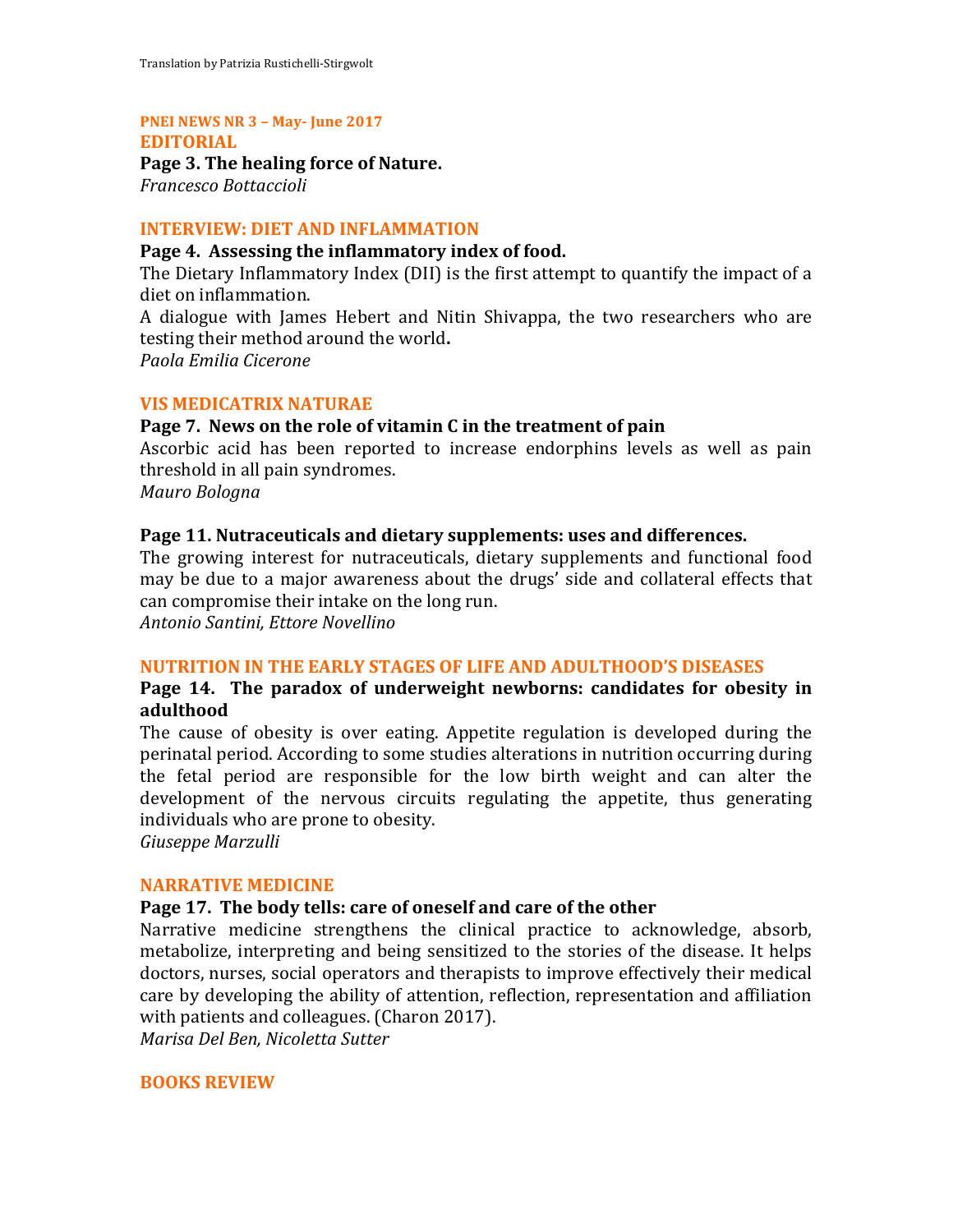# **EDITORIAL**

### The healing force of Nature

Francesco Bottaccioli – Master Director of Pnei, University of Aquila and University of Turin

In the past the concept of "Vis medicatrix naturae" has been used by homeopaths, naturopaths and alternative medicine operators to attack conventional medicine which was accused to ignore the two main factors allowing health recovery: the organism's bio-psychological resources and the copious supply of natural products with low toxicity and high healing power. For the entire Twentieth Century official medicine counter-attacked the supporters of the healing power of nature accusing them of vitalism.

Nowadays the dispute has lost its character of a strongly ideological war between the extremists of both sides and it has gained a growing solid scientific evidence. Psychoneuroendocrineimmunology<sup>1</sup> has already reported how the internal resources of an ill person promote health recovery or, in any case, a reduction of the pathogenic charge. Pnei has also provided the scientific interpretive framework explaining the mechanisms set up by the individual's psychological and biological forces that affect the health-disease balance. In today's times of populist propaganda about mandatory vaccination and no possibility of discussion, Pnei paradigm can also explain phenomena that have been currently hushed up such as the disappearance in the western countries of the big infectious epidemics of the past. Plague, cholera and tuberculosis disappeared in absence of vaccination but with a substantial improvement of the health/work conditions and of antimicrobial therapies

There is nothing anti-scientific about tracing, rely on and potentiate the health resources of the individuals. On the contrary it is anti-scientific that kind of approach that negates the preventive and therapeutic value of these subjective and collective dimensions while relying totally upon a pharmacological sector which is strongly spoiled by corporate interests<sup>2</sup>.

The studies about natural products are achieving interesting levels of scientific evidence thus allowing the therapist to use products, methods and a set of knowledge becoming more and more refined and surprising.

Today we know that diet can be a powerful tool of regulation of the biological systems. The most recent news in this field is described in the interview granted to us by James Hebert and Nitin Shivappa from the University of South Carolina. According to their discoveries it is now possible to measure the degree of diet induced inflammation through a "Dietary Inflammation Index" which is currently being tested in countries around the world, including Italy.

Soon we will have at our disposal an extremely practical tool able to calibrate the diet for each single patient. Studies are also proving that nature's treasures used by a respectful science and technology can be found in the most humble products such as an apple…hence substantiating the famous proverb "one apple a day..."